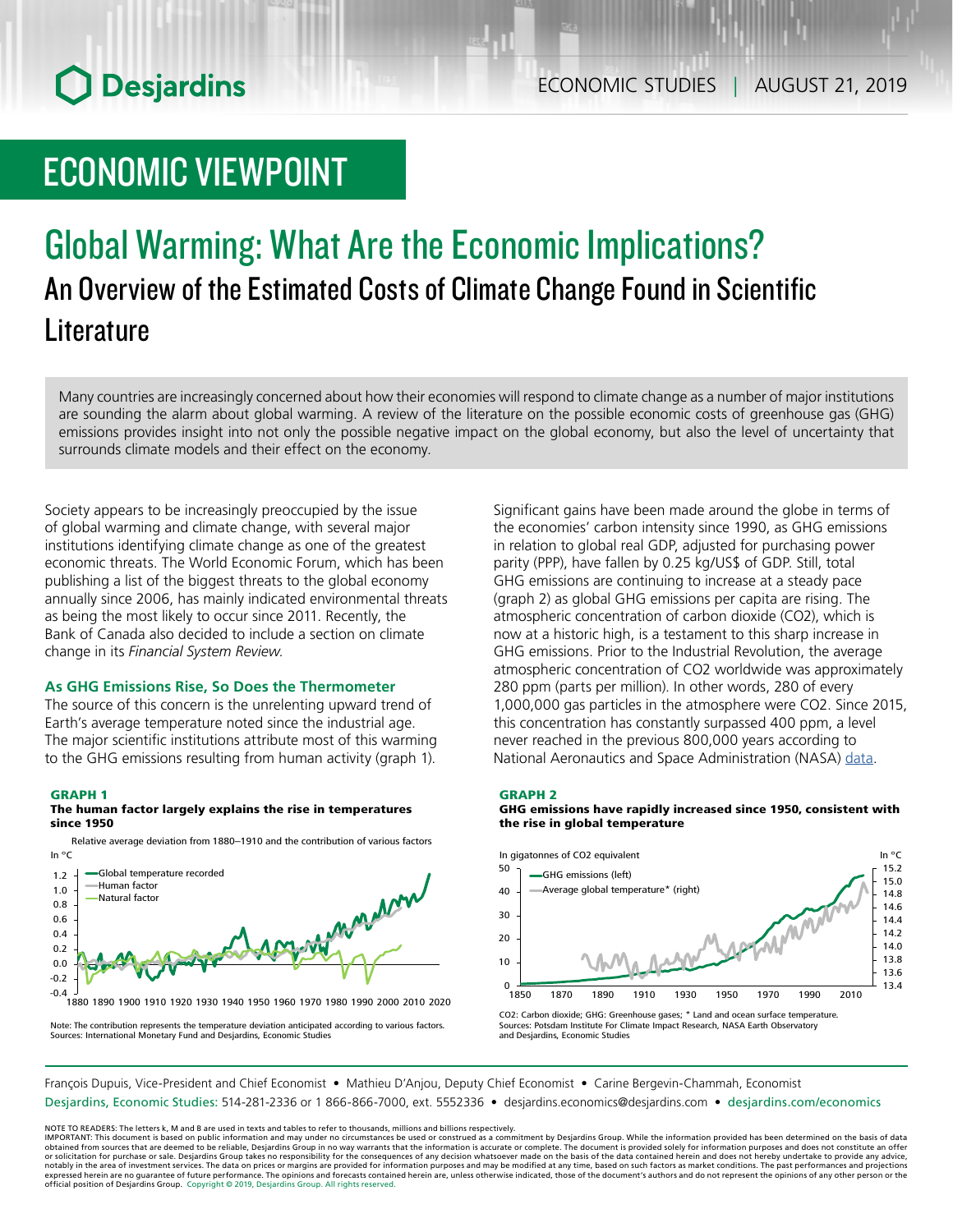## **O** Desjardins

The situation seems to be far from reversing, with the energy consumed still largely coming from fossil fuels (graph 3). Furthermore, in 2017, CO2 emissions worldwide began to climb once again after remaining stable for three years. Despite the rise in renewable energy and efficiency gains, emissions still seem to depend on economic growth.

## GRAPH 3

### Fossil fuels still meet most energy needs



Sources: Our World in Data and Desjardins, Economic Studies

The average global temperature has risen 1°C since the preindustrial period of 1850–1900 based on the data of the Intergovernmental Panel on Climate Change (IPCC). Still, the level of warming varies according to regions. Low-income countries, which already have higher temperatures, warmed by 0.7°C since the beginning of the last century, whereas advanced countries have seen temperatures rise an average of 1.4°C. Canada is warming at one of the fastest rates, with the temperature already 1.7°C higher since 1948, which is the beginning of the series. While it is true that Earth has gone through several climate cycles, the current warming exceeds previous occurrences in terms of both speed and level, especially since the planet's natural cycle should, in theory, be in a period of cooling. The IPCC's [climate models](https://www.ipcc.ch/site/assets/uploads/2018/02/ipcc_wg3_ar5_summary-for-policymakers.pdf) estimate that, should GHG emissions continue to grow at the pace seen in recent decades, the planet's temperature could rise between 2.8°C and 7.8°C compared with the average for 1850–1900. Quebec could heat up between 5.3°C and 6.9°C, while the temperature in Canada as a whole could increase up to 7.7°C compared with the period from 1986 to 2005 according to a [study](https://www.nrcan.gc.ca/sites/www.nrcan.gc.ca/files/energy/Climate-change/pdf/CCCR-Chapter4-TemperatureAndPrecipitationAcrossCanada.pdf) by the Government of Canada. Given the later reference period for Canada, the expectation is for estimates to be even higher if the 1850–1900 period was used. Without a doubt, this scenario corresponds to a more negative outcome in which GHG emissions remain high, but it is also the scenario that best reflects the trends of the last 15 to 20 years according to the IPCC and the U.S. Global Change Research Program. A significant drop in emissions could contain the level of warming closer to the 1.5°C and 2.0°C targets of the Paris Agreement (graph 4).

#### GRAPH 4

A significant reduction in GHG emissions would be required to keep warming below 2°C



Sources: Climate Action Tracker and Desjardins, Economic Studies

With global warming of 1°C, some climate changes may have already started to appear. Natural disasters<sup>1</sup> seem to be occurring more often, and the scientific community frequently associates this phenomenon with global warming. Extreme climate events, such as hurricanes, heat waves, flooding and drought, are not the direct result of global warming, but they may be more likely to occur because of it, as it disrupts precipitation patterns and leads to increasingly hotter and more frequent heat waves. Warmer oceans may also give rise to stronger winds during tropical storms. The higher temperatures also contributed to glaciers and the ice sheet melting, thus leading to higher sea levels. Since 1900, the average sea level has risen between 16 cm and 21 cm, with nearly half of this increase occurring since 1993. The number of days of extreme heat, during which the temperature exceeds 30°C, is increasing. In southern Canada, the number of extreme heat days has gone up from one to three days per year between 1948 and 2016. In the United States, the number of heat waves—defined as two or more consecutive days of extreme heat—rose from two to six in the 50 largest cities between 1960 and the past decade, and the heat-wave season has grown by 45 days. The higher temperatures also extended the growing season in Canada by 15 days between 1948 and 2016. With hotter summers and extreme heat days occurring more often, heat-related health issues and mortality may also increase. The effects also include ocean acidification, abnormal precipitations and biodiversity disruptions.

## **Differing and Uneven Economic Consequences**

The scientific community seems to agree on the overall economic consequences of climate change. Recurring damage to infrastructure due to more frequent natural disasters could discourage investment in affected areas. Even if part of these investments could be redirected to other regions, several experts

<sup>&</sup>lt;sup>1</sup> A natural disaster meets at least one of the following criteria: 10 or more deaths, 100 or more persons affected, the declaration of a state of emergency, an appeal for international aid.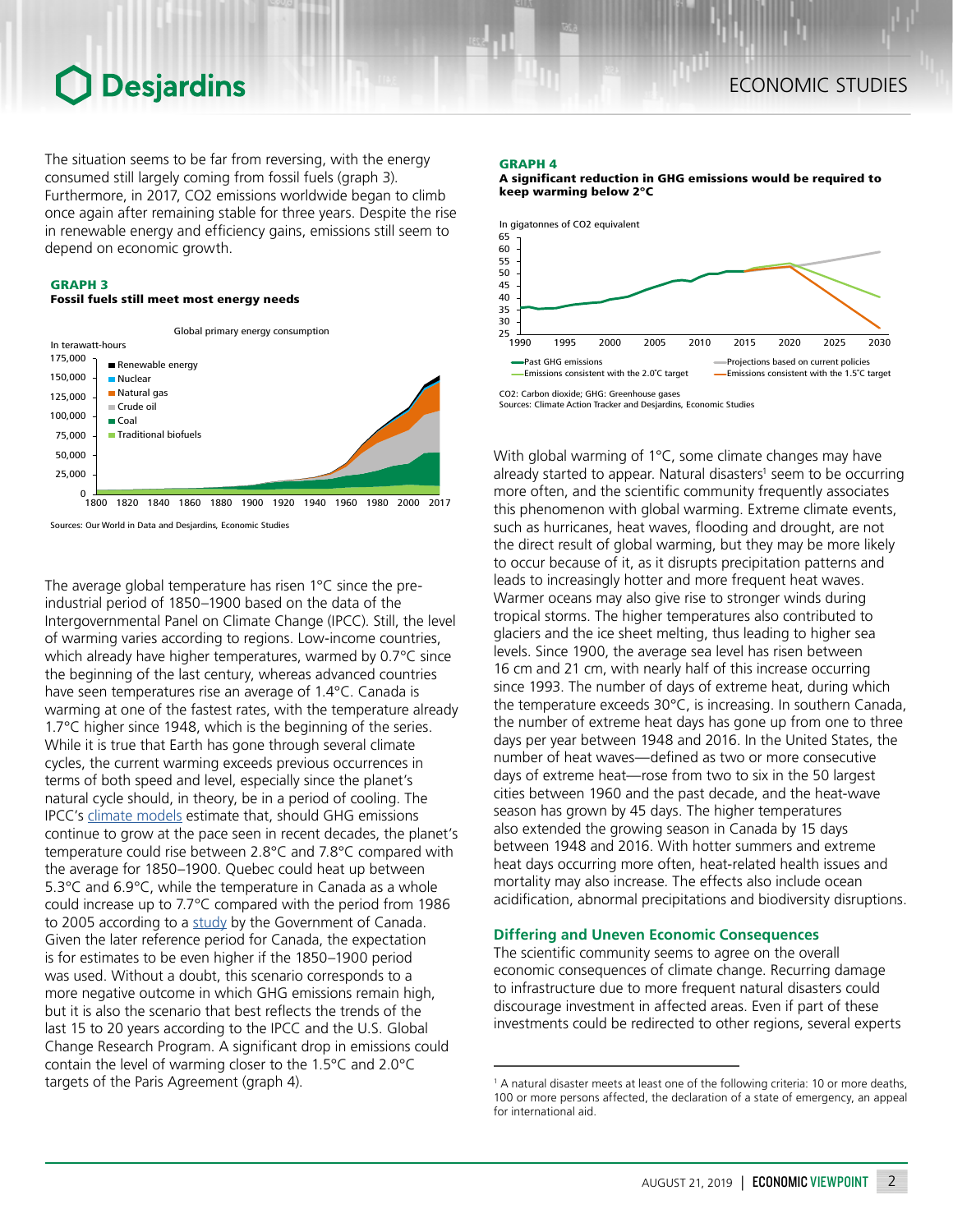## **Desjardins**

still expect a net loss on a global scale. Rising temperatures would reduce economic productivity, in terms of agriculture and labour, in countries where the climate is already warmer, but they could have the opposite effect in cold countries such as Canada. A [research](https://www.nature.com/articles/nature15725) conducted by three economists estimates that the economy's response to temperature would be non-linear and that there would be an optimal average annual temperature for economic activity. According to them, an average temperature higher than 13°C would lead to significant losses in productivity. This drop in productivity would be the result of, among other things, lower agricultural yields, more heat-related health issues and a decrease in the capacity of employees who work outdoors or in locations with no air conditioning. [Another](https://www.nber.org/papers/w20750.pdf)  [research](https://www.nber.org/papers/w20750.pdf) attempted to quantify the productivity losses in the United States caused by heat. It estimates that a single day hotter than 30°C would cost approximately US\$20 per person in an average county in the United States. For example, Japan, China and the United States would currently be close to the optimal temperature and could increasingly feel the harmful effects as the average temperature rises. Although it is heating up faster than other countries, Canada still lies very much below the 13°C threshold. Therefore, it could potentially benefit from a few additional degrees, but researchers warn that this conclusion is premature. The effects differ greatly between regions within Canada, and some of the negative impacts have not been taken into account because of the lack of information on such things as the thawing of the permafrost and the impact on global trade and biodiversity. Even if some economic gains are possible in the short term in colder countries, researchers seem to have concluded that the effects will probably be negative in the longer term.2

Nonetheless, there is still a lot of disagreement on the long-term monetary value of the damage of global warming. According to the studies reviewed during this analysis, the economic losses worldwide in 2100 caused by a 4°C rise in temperature, i.e., the median of the business-as-usual scenarios, would vary between 2.6% and 50% of GDP compared to a scenario with no climate change (table 1). These estimates were all published by renowned experts in the field.

However, the costs associated with climate change are not distributed equally across all countries. [Three researchers](https://agupubs.onlinelibrary.wiley.com/doi/10.1029/2018EF000922) estimated the cost of climate change per country. According to them, the impact on Canada's GDP should be positive up to a certain point. If temperatures were to rise 3°C, GDP could be 0.15% higher in 2050 compared to a scenario involving no climate change. Still, in the long run, the effect turns negative, with a loss of 0.22%. As for the United States, it could be negatively affected as early as the next decade and experience

## TABLE 1

Researchers do not agree on the economic costs of climate change

| <b>AUTHORS</b>                                                           | <b>TITLE AND YEAR PUBLISHED</b>                                                                                | <b>ECONOMIC</b><br><b>LOSSES IN 2100*</b> |
|--------------------------------------------------------------------------|----------------------------------------------------------------------------------------------------------------|-------------------------------------------|
| William D. Nordhaus<br>and Andrew Moffat                                 | A Survey of Global Impacts of Climate Change:<br>Replication, Survey Methods, and a Statistical Analysis, 2007 | 2.6%                                      |
| Marshall B. Burke.<br>Solomon M. Hsiang<br>and Edward Miguel             | Global non-linear effect of temperature on economic<br>production, 2015                                        | 23%                                       |
| Keith Wade                                                               | The impact of climate change on the global economy, 2016                                                       | 4%, 9%, 50%                               |
| William D. Nordhaus                                                      | Projections and Uncertainties About Climate Change in<br>an Era of Minimal Climate Policies, 2017              | 3.2%                                      |
| Marshall B. Burke.<br><b>W. Matthew Davis</b><br>and Noah S. Diffenbaugh | Large potential reduction in economic damages under UN<br>mitigation targets, 2018                             | 30%                                       |

\* Compared to a scenario with no climate change.

a long-term loss of 0.62%. Low-income countries would be hit the hardest, with a long-term GDP loss up to 17%. This trend was highlighted by several other studies. Emerging and lowincome countries often have fewer resources to develop policies to adapt to or mitigate the impact and are more concentrated in climate-sensitive sectors such as agriculture and tourism. In addition, their temperatures are often already higher. An International Monetary Fund (IMF) research estimates that, should GHG emissions continue at the current rate, GDP per capita in low-income countries in 2100 could be 9% lower on average than if temperatures did not rise. The results of a [study](https://www.nature.com/articles/nature15725) published in *Nature* are even more drastic: GDP per capita in 40% of the poorest countries could be roughly 75% lower in 2100 compared to a scenario in which there is no climate change, whereas the richest 40% could record gains. Nonetheless, those gains are wiped out once the long-term effects are included.

The literature often refers to another measurement of the impact of climate change. The social cost of carbon (SCC) measures the marginal cost of a tonne of CO2 consumed in a specific year and takes into account the damage inflicted on the global economy over a long period of time that can extend as far as 2300. This measurement is useful because it directly illustrates the cost of CO2 consumption and helps assess which climate change mitigation technologies or policies could be worth implementing from an economic point of view. As a result, the way it interprets climate change is simpler and more practical. The U.S. Environmental Protection Agency (EPA) estimates that a tonne of CO2 emitted in 2020 would cause US\$42<sup>3</sup> in damage worldwide, whereas the same tonne emitted in 2050 would cost US\$69. The SCC tends to increase each year as additional emissions contribute to the damage of an increasingly fragile ecosystem. Environment and Climate Change Canada puts the

<sup>2</sup> Nicholas STERN, *The Economics of Climate Change: The Stern Review*, Cambridge University Press, 2007, ch. 3 and 5; Katharine RICKE et al., *[Country-level social cost](https://www.researchgate.net/publication/327846446_Country-level_social_cost_of_carbon)  [of carbon](https://www.researchgate.net/publication/327846446_Country-level_social_cost_of_carbon)*, Nature Climate Change, vol. 8, 2018, p. 895-900.

<sup>3</sup> In 2007 constant U.S. dollars with a 3% discount rate.

<sup>4</sup> In 2012 constant Canadian dollars with a 3% discount rate.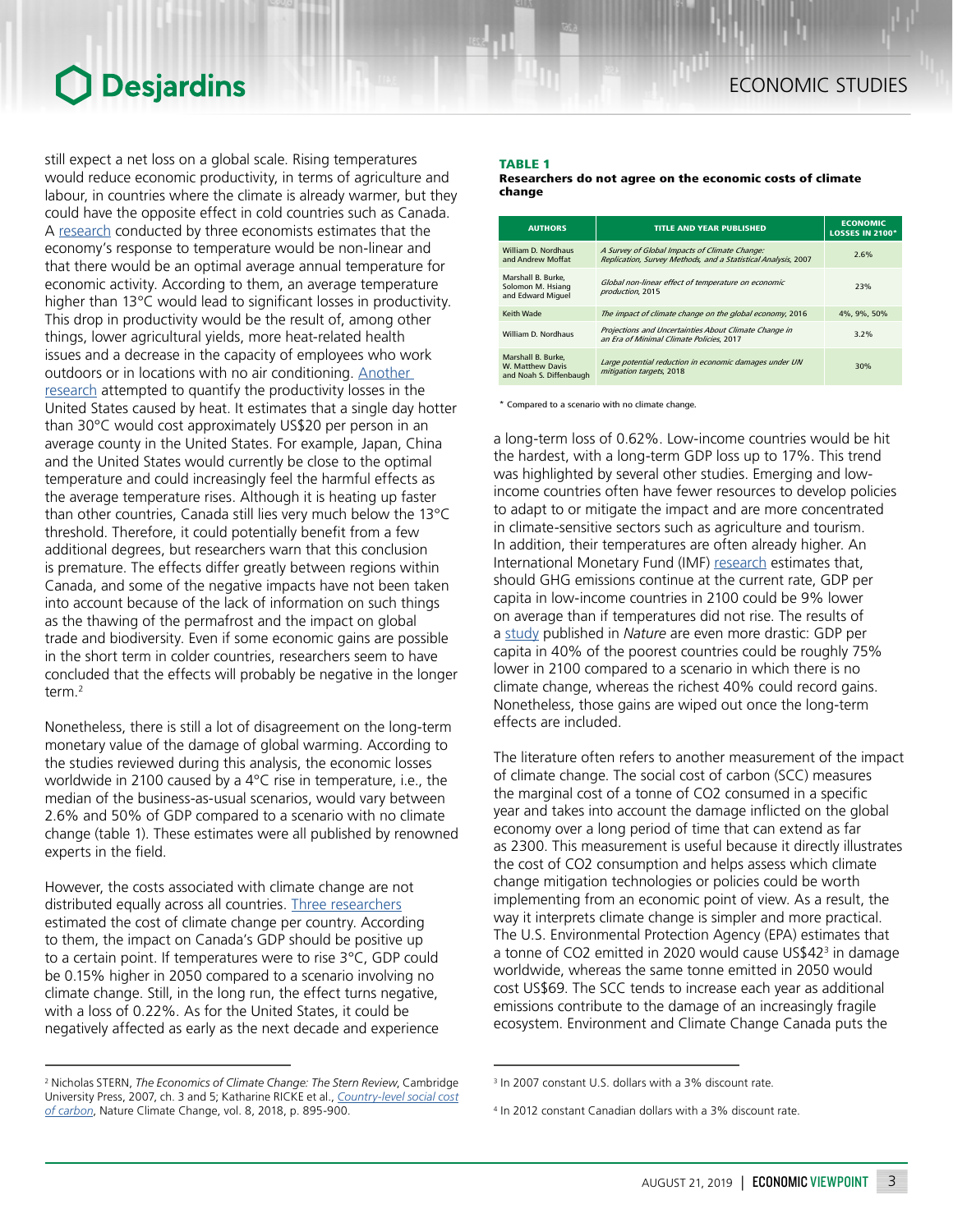## **Desjardins**

#### GRAPH 5



Canada estimates the benefits of eliminating a tonne of CO2 at C\$45 in 2020

Sources: Environment and Climate Change Canada and Desjardins, Economic Studies

SCC at a similar level, i.e., C\$454 in 2020 (graph 5 on page 4). Still, some experts claim that these estimates are much too low. One [study](https://www.researchgate.net/publication/327846446_Country-level_social_cost_of_carbon) in particular estimates that the global SCC would instead lie between US\$177 and US\$806 per tonne of CO2. The authors went one step further by calculating an SCC for each country individually and found that the biggest emitters of CO2, i.e., the United States, China and India, are among those that would have the most to lose. However, they also emphasize that some countries, such as India, would also pay a disproportionate price compared to their share of global pollution. For example, according to this study, India's share of the global SCC would be four times greater than its share of GHG emissions. The study concluded that Canada would have an SCC of -US\$8 per tonne of CO2 in a business-as-usual scenario. In this case, the minus sign for the SCC would represent a gain. However, when the long-term effects are included, the SCC jumps to nearly US\$16.

A review of the literature provides insight into the SCC estimates, which range from US\$10 to US\$1,000 (table 2). The SCC also varies greatly for a given author. William D. Nordhaus, a recipient of the Nobel Prize in economics for his work on climate change, revised his SCC estimate for 2015 upwards over the years, as

#### TABLE 2

### Estimates of the damage caused by CO2 emissions vary greatly

| <b>AUTHORS</b>                                                            | <b>TITLE AND YEAR PUBLISHED</b>                                                               | <b>SOCIAL COST OF CARBON</b><br>(US\$/TONNE OF CO2)* |
|---------------------------------------------------------------------------|-----------------------------------------------------------------------------------------------|------------------------------------------------------|
| David Anthoffa<br>and Richard S.J. Tol.                                   | The Uncertainty about the Social Cost of Carbon:<br>A Decomposition Analysis Using FUND, 2011 | From US\$19 to US\$2,720<br>in 2010                  |
| Frances C. Moore<br>and Delavane B. Diaz                                  | Temperature impacts on economic growth<br>warrant stringent mitigation policy, 2015           | US\$220 in 2015                                      |
| Ravi Bansal, Dana Kiku<br>and Marcelo Ochoa                               | Price of Long-Run Temperature Shifts in Capital<br>Markets, 2016                              | US\$28 in 2015                                       |
| <b>U.S. Environmental</b><br>Protection Agency (EPA)                      | The Social Cost of Carbon, 2016                                                               | From US\$12 to US\$62<br>in 2020                     |
| Katharine Ricke.<br>Laurent Drouet.<br>Ken Caldeira<br>and Massimo Tayoni | Country-Level Social Cost of Carbon, 2018                                                     | From US\$418 to US\$781<br>in 2020                   |

CO2: Carbon dioxide; \* Expressed in real dollars for different baseline years.

it went from approximately US\$13 per tonne of CO2 in 2011 to US\$30 in 2017 (in 2010 constant dollars).<sup>5</sup> This reflects the updates made to economic and climate models as well as the latest data.

## **Large Gaps in Our Understanding Remain**

The significant variability in the scenarios about global warming and its consequences arises mostly from the high degree of uncertainty surrounding the issue. Even when the unpredictability concerning technological innovation and changing environmental policies are excluded, several of the variables of climate change models depend on the researchers' assumptions. Forecasts about economic and demographic changes over the next 100 years are used to calculate the direction of future emissions. However, these forecasts are highly speculative given the vast horizon used to forecast. The relationships between the level of GHG emissions and the climate's response to it vary according to the hypotheses established and the latest data gathered, which, in turn, have an impact on quantifying the damage due to Earth's warming. Yet several mysteries remain regarding climate processes, as the current rate at which the globe has been warming is without precedent according to the available data. With no historical experience, it is difficult to establish firm correlations, all the more so since these processes are non-linear and that experts suspect the existence of tipping points with thresholds beyond which there will be no turning back. The economic response to climate change can also vary according to the factors taken into account and the type of model used. For example, the estimated costs of climate change vary when income differences between countries are considered, since these economies could react differently to climate change.<sup>6</sup> Including assumptions about the adaptation measures that may be introduced in the future can also cause the weight of the economic losses to fluctuate. These measures will largely depend on technological change, which is difficult to predict. However, according to some [experts](https://www.researchgate.net/publication/327846446_Country-level_social_cost_of_carbon), the greatest source of divergent economic costs remains the discount rate selected (graph 6 on page 5), i.e., the present value assigned to future damage. The higher the discount rate, the lower the

<sup>5</sup> William D. NORDHAUS, *[Estimates of the Social Cost of Carbon: Background and](https://www.nber.org/papers/w17540.pdf) [Results from the Rice-2011 Model](https://www.nber.org/papers/w17540.pdf)*, National Bureau of Economic Research, 2011, p. 17-18; *Id.*, *[Revisiting the social cost of carbon](https://www.pnas.org/content/114/7/1518)*, Proceedings of the National Academy of Sciences of the United States of America, 2017, vol. 114, no. 17, p. 1518-1523.

<sup>6</sup> Katharine RICKE et al., *op. cit.*; Marshall BURKE et al., *[Global non-linear effect of](https://www.nature.com/articles/nature15725) [temperature on economic production](https://www.nature.com/articles/nature15725)*, *Nature*, 2015, vol. 527, p. 235-239; *[Seeking](https://www.imf.org/en/Publications/WEO/Issues/2017/09/19/world-economic-outlook-october-2017) [Sustainable Growth: Short-Term Recovery, Long-Term Challenges](https://www.imf.org/en/Publications/WEO/Issues/2017/09/19/world-economic-outlook-october-2017)*, International Monetary Fund, World Economic Outlook, October 2017, ch. 3, p. 125-131.